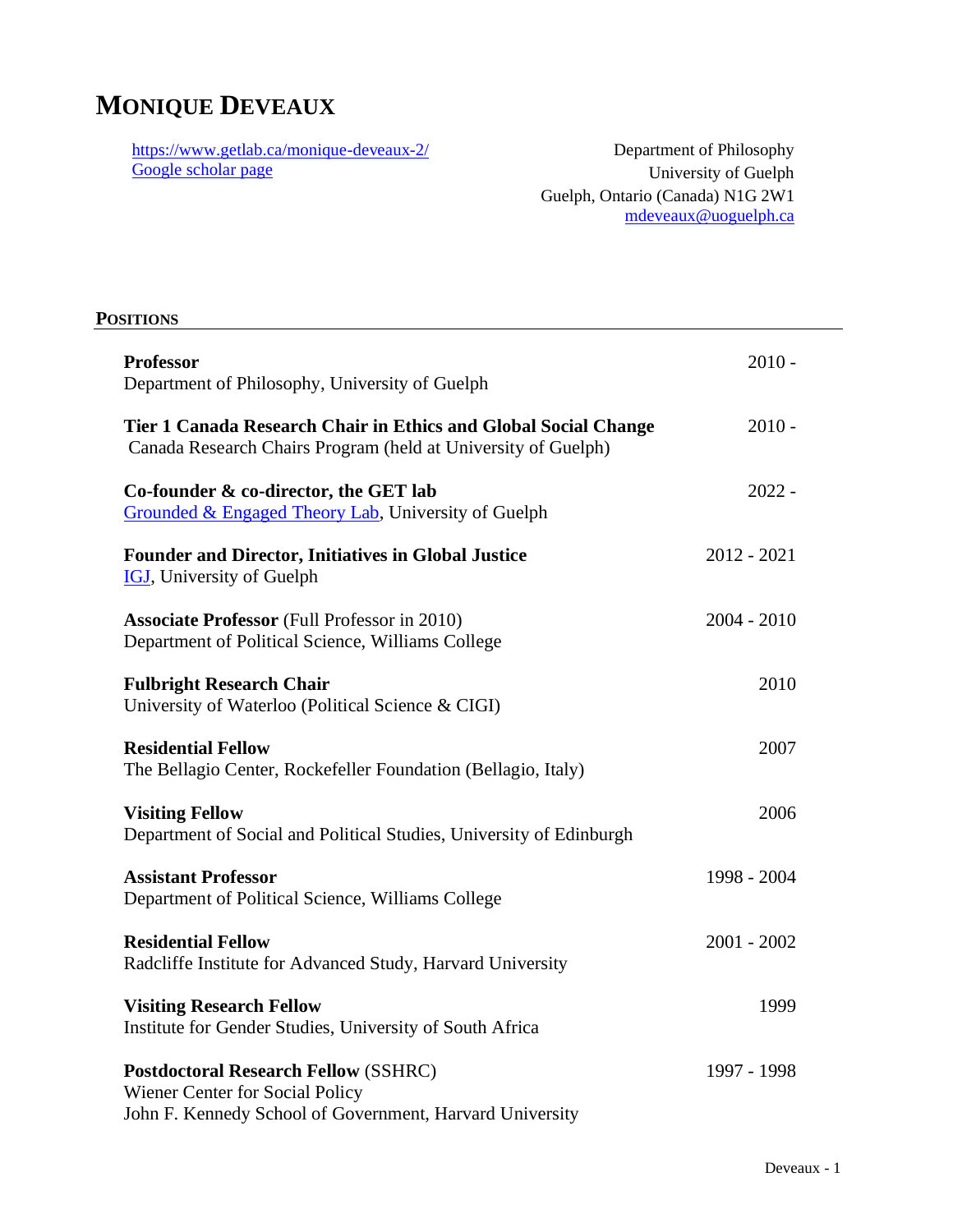#### **EDUCATION**

| <b>PhD</b>  | University of Cambridge, Faculty of Social and Political Sciences<br>Dissertation: "Cultural Pluralism in Liberal and Democratic Thought"<br>Committee: Prof. Onora O'Neill (chair), Dr. Susan James (Examiner: Prof. David<br>Archard) | 1997 |
|-------------|-----------------------------------------------------------------------------------------------------------------------------------------------------------------------------------------------------------------------------------------|------|
|             | <b>MPhil</b> University of Cambridge, Faculty of Social and Political Sciences<br>Thesis: "A Limited Critique of Liberal Autonomy"                                                                                                      | 1993 |
| MA          | McGill University, Department of Political Science                                                                                                                                                                                      | 1991 |
| BA<br>(HON) | McGill University, Department of Political Science                                                                                                                                                                                      | 1989 |

#### **PUBLICATIONS**

#### *Books*

*Poverty, Solidarity, and Poor-led Social Movements*. New York: Oxford University Press, 2021.

*Exploitation: From Practice to Theory*. Co-edited with Vida Panitch. London: Rowman & Littlefield, 2017.

*Social and Political Philosophy: Texts and Cases*. Co-edited with Omid Payrow Shabani. Toronto: Oxford University Press, 2014.

*Reading Onora O'Neill*. Co-edited with D. Archard, N. Manson, and D. Weinstock. London: Routledge, 2013.

*Gender and Justice in Multicultural Liberal States*. Oxford: Oxford University Press, 2006 (paperback edition: 2009).

*Sexual Justice/Cultural Justice: Critical Perspectives in Political Theory and Practice.* Co-edited with B. Arneil, R. Dhamoon, and A. Eisenberg. London: Routledge, 2007.

*Cultural Pluralism in Liberal and Democratic Thought*. Ithaca, NY: Cornell University Press, 2006.

### *Journal Articles*

"Religion, Tradition, Autonomy: Can Intersectional Theory Reveal Openings for Women's Agency?," *Iride*, vol. 31, no. 2 (2018): 279-294.

"Re-evaluating Sufficientarianism in Light of Evidence of Inequality's Harms," *Ethics & Social Welfare*, vol. 12, no. 2 (2018): 97-116.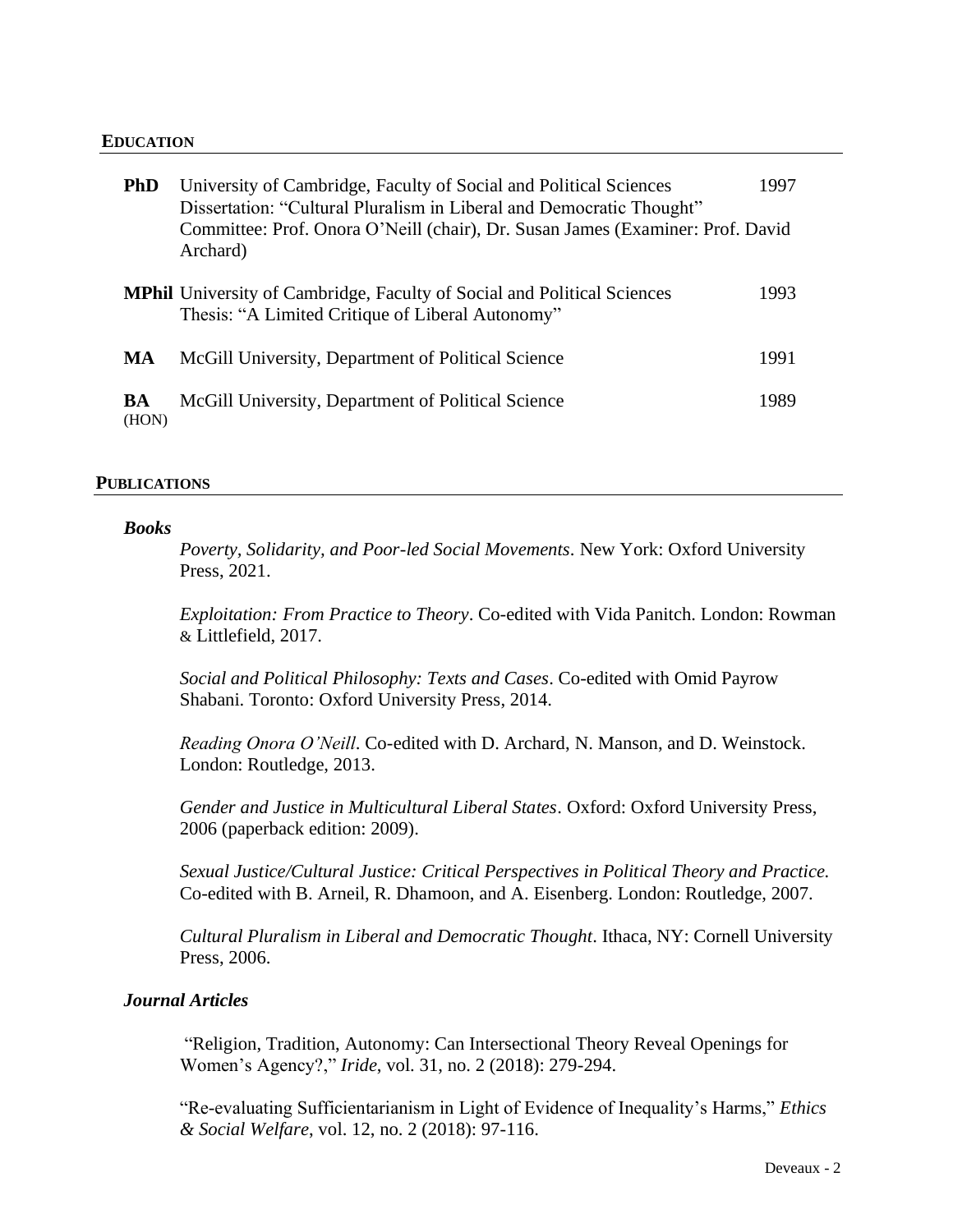"Poor-led Social Movements and Global Justice," *Political Theory* 46, no. 5 (2018): 698-725.

"The Underrepresentation of Women in Elite Ethics Journals." Co-authored with M. Krishnamurthy, S. Liao, and M. Dalecki. *Hypatia* 32, no. 4 (2017): 928-939.

"Effective Political Inclusion of Women in Contexts of Traditional Political Authority," *Democratic Theory*, vol. 3, no. 2 (2016): 2-25.

"Exploitation, Structural Injustice, and the Cross-Border Trade in Human Ova," *The Journal of Global Ethics,* vol. 12, no. 1 (2016): 48-68.

"The Global Poor as Agents of Justice," *The Journal of Moral Philosophy*, vol. 12, no. 2 (2015): 125-50.

"Critical Perspectives on Global Justice," *Journal of Global Ethics*, vol. 9, no. 2 (2013): 111-114. Co-authored with K. Walker.

"Rethinking Inequality," *Philosophical Topics*, vol. 40, no. 1 (2012): 1-6. Co-authored with P. Lenard.

"Normative Liberal Theory and the Bifurcation of Human Rights," *Ethics and Global Politics*, vol. 2, no. 3 (September 2009): 171-191.

"A Deliberative Approach to Conflicts of Culture," *Political Theory*, vol. 31, no. 6 (2003): 780-807.

"Liberal Constitutions and Traditional Cultures: the South African Customary Law Debate," *Citizenship Studies*, vol. 7, no. 2 (2003): 161-80.

"Political Morality and Culture: What Difference Do Differences Make?," *Social Theory and Practice,* vol. 28, no. 3 (2002): 503-518.

"Conflicting Equalities? Cultural Group Rights and Sex Equality," *Political Studies,* vol. 48, no. 3 (2000): 522-539.

"Cultural Pluralism from Liberal Perfectionist Premises," *Polity*, vol. 32, no. 4 (2000): 473-497.

"Agonism and Pluralism," *Philosophy and Social Criticism*, vo*l*. 25, no. 4 (1999): 1-22.

"Toleration and Respect," *Public Affairs Quarterly*, vol. 12, no. 4 (1998): 407-427.

"New Directions in Feminist Ethics," *European Journal of Philosophy*, vol. 3, no. 1 (1995): 86-96.

"Shifting Paradigms: Theorizing Care and Justice in Political Theory," *Hypatia: A Journal of Feminist Philosophy*, vol. 10, no. 2 (1995): 115-119.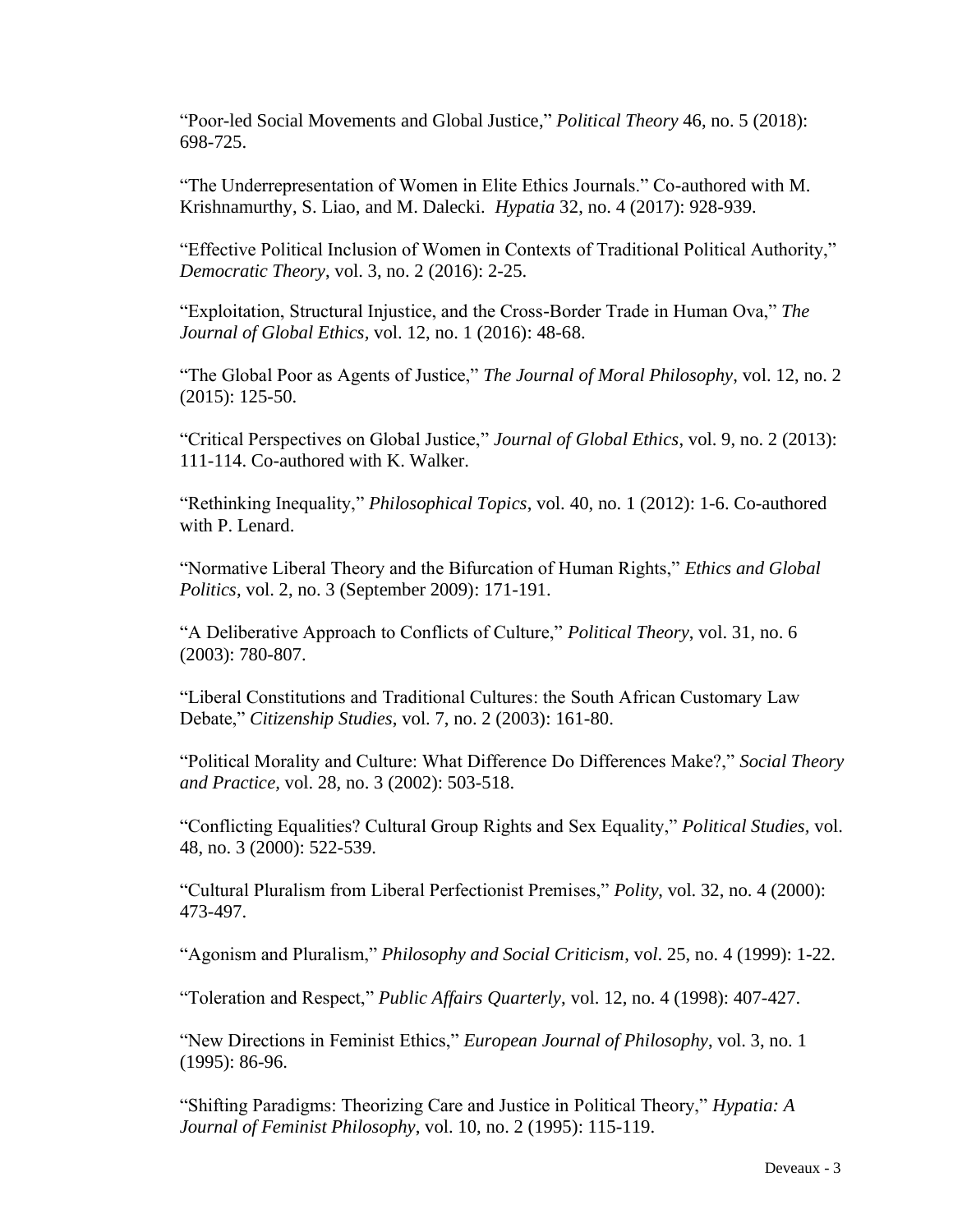"Feminism and Empowerment," *Feminist Studies*, vol. 20, no. 2 (1994): 223-247.

### *Chapters in volumes*

"Multiculturalism and Deliberation," in *The Oxford Handbook of Deliberative Democracy*, eds. A. Bächtiger, J. Dryzek, J. Mansbridge, and M. Warren. Oxford: Oxford University Press (2018): 156-170.

"Re-evaluating Sufficientarianism in Light of Evidence of Inequality's Harms," in *Examining Injustice: Structural, Foundational, and Epistemic Issues*, ed. C. Koggel. London: Routledge (2019).

"Appeals to Choice and Sexual Equality in the Controversy Over the Hijab and Niqab," in *(Not) Outside My Culture: the Paradoxes of Personal Autonomy in a Plural Society*, eds. M.C. Foblet et al. Abingdon, U.K.: Routledge (2017).

"Beyond the Redistributive Paradigm: What Philosophers Can Learn from Poor-Led Politics," in *Ethical Issues in Poverty Alleviation*, eds. H.P. Gaisbauer et al. Switzerland: Springer Publishing (2016): 219-240.

"Regimes of Accommodation, Hierarchies of Rights," in *Revealing Democracy*, eds. Greg Nielsen et al. Peter Lang Press (2013).

"Personal Autonomy and Cultural Tradition," in *Sexual Justice/Cultural Justice: Critical Perspectives in Political Theory and Practice*, eds. B. Arneil, M. Deveaux, A. Eisenberg, and R. Dhamoon. London: Routledge (2007).

"Personal Autonomy and Cultural Tradition," in *Proceedings of the Twenty-First World Congress of Philosophy*, vol. 7, 'Philosophy & Culture,' ed. by Venant Cauchy Philosophical Society of Turkey (2007).

"Political Morality and Culture: What Difference Do Differences Make?," *Contemporary Literary Criticism*, vol. 203 (2005).

"Feminism and Empowerment: A Critical Reading of Foucault," in *Feminist Approaches to Theory and Methodology: An Interdisciplinary Reader*, eds. Shere Hesse-Biber et al. New York: Oxford University Press (1999).

"Feminism and Empowerment: A Critical Reading of Foucault**,"** in *Rereading the Canon: Feminist Interpretations of Foucault*, ed. S. Hekman. University Park, PA: Pennsylvania State University Press (1996).

## *Book Reviews, Encyclopedia Entries, Replies*

Invited reply/commentary on "The Female Inheritance Movement in Hong Kong," by S. E. Merry and R. Stern," *Current Anthropology*, vo. 46, no. 3 (2005): 402-3.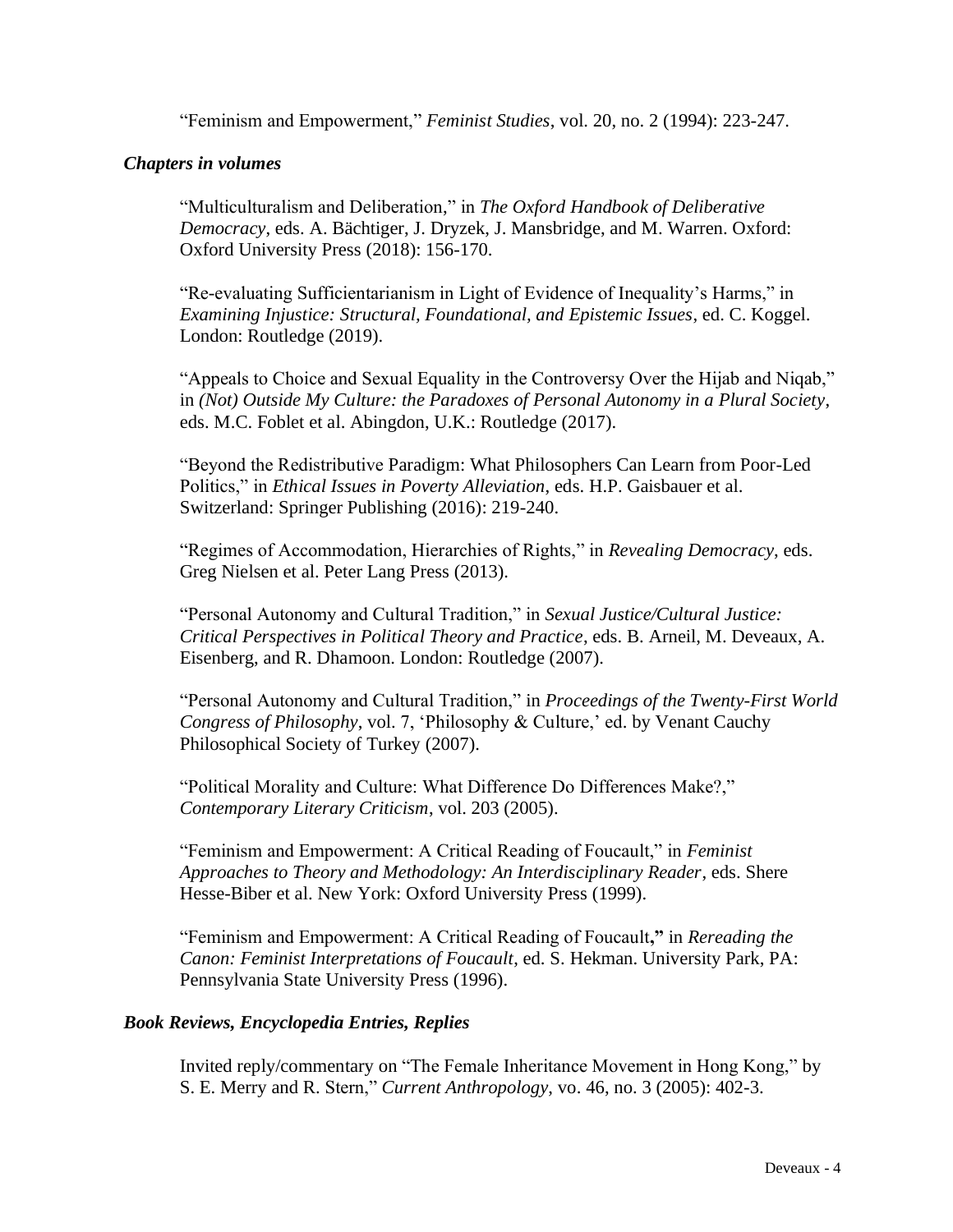Review, *Impartiality in Moral and Political Philosophy* (by Susan Mendus), in *Ethics*, 113/4 (2003): 895-98.

Review, *Culture and Equality* (B. Barry) in *American Political Science Review* 95/4 (2001): 975.

Review, *Politics in the Vernacular* (W. Kymlicka) in *Philosophy in Review* 21/5 (2001): 349-51.

Review, *Is Multiculturalism Bad for Women?* (S. Okin et al.) in *Philosophy in Review* 20/3 (2000): 162-4.

Review, *Culture, Citizenship, and Community* (J. Carens), *Canadian Journal of Political Science* 33/4 (2000): 197-98.

"Agency." Entry in the *Routledge Encyclopedia of FeministTheories* (2000 and 2003).

Review, *An Ethic of Care* (M.J. Larrabee, ed.), in *Canadian Philosophical Reviews* 14/4 (1994): 272-4.

#### *Edited journal volumes*

"Rethinking Inequality" – symposium in *Philosophical Topics*, vol. 40, no. 1 (2012)

"Critical Perspectives on Global Justice" – special issue of *The Journal of Global Ethics,* vol. 9, no. 2 (2013)

#### *Public philosophy/media*

Deveaux, M. "After Greta Thurnberg's address, an ethicist weighs in on our failure to act on climate change", *The Conversation*, Sept 25, 2019: [https://theconversation.com/after-greta-thunbergs-un-address-an-ethicist-weighs-in-on](https://theconversation.com/after-greta-thunbergs-un-address-an-ethicist-weighs-in-on-our-moral-failure-to-act-on-climate-change-124153)[our-moral-failure-to-act-on-climate-change-124153](https://theconversation.com/after-greta-thunbergs-un-address-an-ethicist-weighs-in-on-our-moral-failure-to-act-on-climate-change-124153)

Deveaux, M. Panel presenter, Webinar: Gender Equity in the Time of Covid-19. September 2020. [https://genderequity.uoguelph.ca/new-geneq-webinar-gender-equity](https://genderequity.uoguelph.ca/new-geneq-webinar-gender-equity-time-covid-19)[time-covid-19](https://genderequity.uoguelph.ca/new-geneq-webinar-gender-equity-time-covid-19)

Deveaux, M. "Scholars at Risk: What it is, and why your university should join." Invited blog post for the *Canadian Philosophical Association online blog,* July 2018: [https://www.acpcpa.ca/blogs/scholars-at-risk-what-it-is-and-why-your-university](https://www.acpcpa.ca/blogs/scholars-at-risk-what-it-is-and-why-your-university-should-join)[should-join](https://www.acpcpa.ca/blogs/scholars-at-risk-what-it-is-and-why-your-university-should-join)

Deveaux, M., M. Goldenberg, K. Houle, T. Sheridan, and K. Freedman, "There is No Liberal Right To Have Sex With Students," *Times Higher Education supplement*, May 4, 2017: [https://www.timeshighereducation.com/opinion/there-is-no-liberal-right-to](https://www.timeshighereducation.com/opinion/there-is-no-liberal-right-to-sex-with-students)[sex-with-students](https://www.timeshighereducation.com/opinion/there-is-no-liberal-right-to-sex-with-students)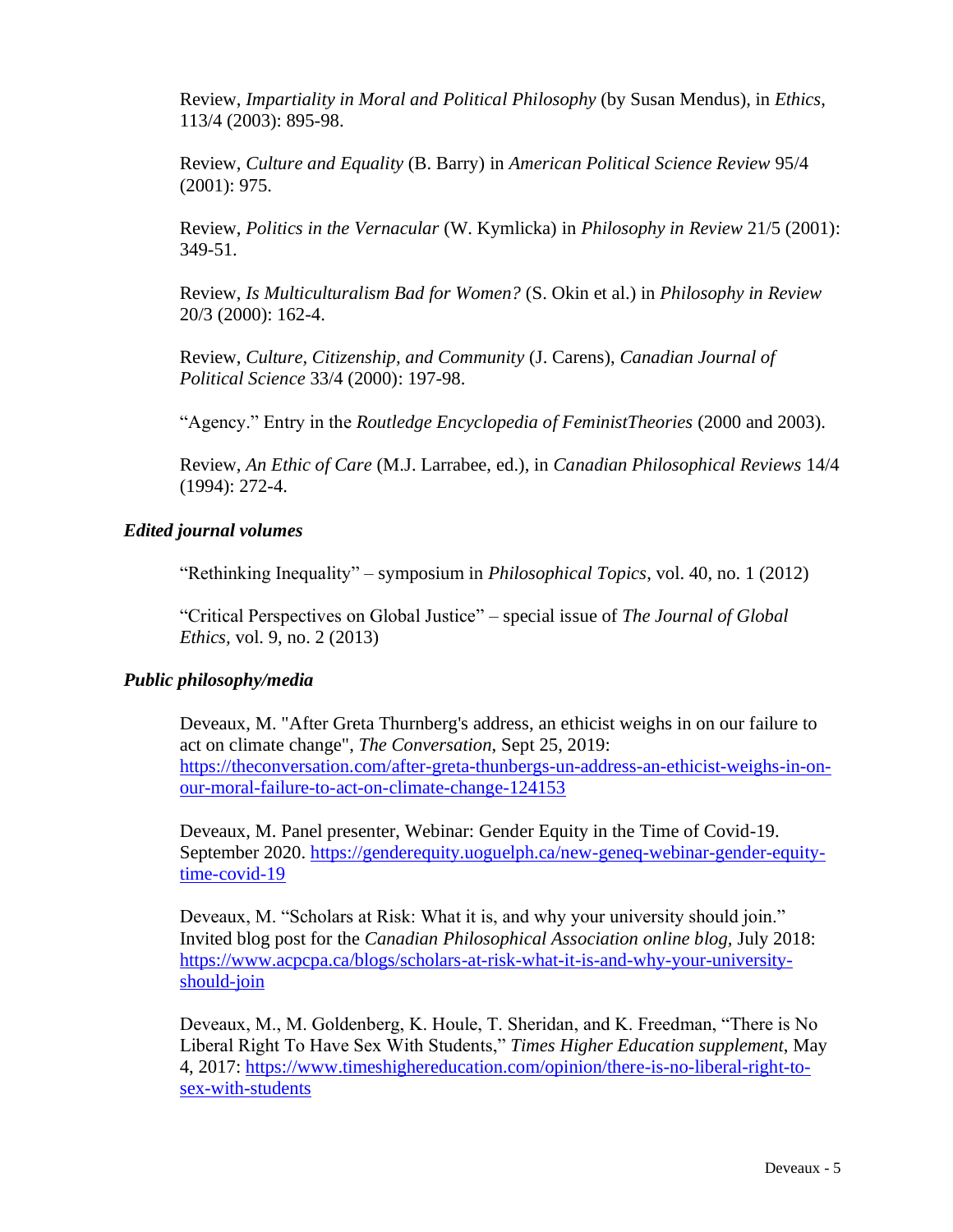Deveaux, M. "Is Cross-Border Egg Donation Exploitative?", blogpost, *Impact Ethics*, Nov. 26, 2014: [https://impactethics.ca/2014/11/26/is-cross-border-egg-donation](https://impactethics.ca/2014/11/26/is-cross-border-egg-donation-exploitative/)[exploitative/](https://impactethics.ca/2014/11/26/is-cross-border-egg-donation-exploitative/)

# *Conference Papers and Invited Talks* (since 2010)

| April 2021 | Panelist, Author-Meets-Critics panel on Eléonore Lépinard's Feminist Trouble:<br>Intersectional Politics for Post-Secular Times. Western Political Science Association,<br>Seattle (held over zoom due to Covid-19).             |
|------------|----------------------------------------------------------------------------------------------------------------------------------------------------------------------------------------------------------------------------------|
| Dec. 2020  | "Grounding normative theorizing in concrete justice-seeking struggles". Invited talk,<br>Carleton University Philosophy Colloquium. Held over zoom due to Covid-19.                                                              |
| March 2020 | "The Capability Approach and Transformative Poverty Reduction". Invited talk,<br>Western University Philosophy Colloquium.                                                                                                       |
| June 2017  | "Movements versus markets: what, if anything, is special about the organisations and<br>movements of the poor?" Invited paper, workshop: New Directions in Ethics &<br>Poverty, University of British Columbia.                  |
| March 2017 | "Material Inequality and Poverty". Invited paper, conference: 'On Global Inequality' at<br>the Ohio State Center for Ethics & Human Values, Columbus, Ohio.                                                                      |
| Feb. 2017  | "Religion, Tradition, and Autonomy: Can Intersectional Theory Reveal Openings for<br>Women's Agency?" Keynote speech, VII Congress of the Italian Society of Women<br>Historians, Pisa, Italy.                                   |
| Feb. 2017  | "Reframing Chronic Poverty and its Alleviation through the Insights and Strategies of<br>Poor-led Social Movements." Department of Philosophy, University of Groningen, The<br>Netherlands.                                      |
| Feb. 2017  | Commentary, book manuscript workshop for Ingrid Robyens' The Capability<br>Approach. Erasmus Institute for Philosophy and Economics, Erasmus University<br>Rotterdam, The Netherlands.                                           |
| Oct. 2016  | "Reframing Chronic Poverty and its Alleviation through the Insights and Strategies of<br>Poor-led Social Movements." Invited talk, Ethics & Public Affairs Program and<br>Department of Philosophy, Carleton University, Ottawa. |
| May 2016   | "Global Justice from Below? The Value of Poor-Led Social Movements to Poverty<br>Alleviation." Keynote talk, Salzburg Workshop in Philosophy & Poverty.                                                                          |
| May 2016   | "Global Justice from Below? The Value of Poor-Led Social Movements to Poverty<br>Alleviation." Kolloquium Zur Praktischen Philosophie, Free University, Berlin.                                                                  |
| April 2016 | "Global Justice from Below? The Value of Poor-Led Social Movements to Poverty<br>Alleviation." New York Society for Women in Philosophy. CUNY Graduate Center.                                                                   |
| Sept. 2015 | "How Should the Political Movements of the Poor Figure in Theorizing About Global<br>Justice?" Symposium on 'Global Justice: New Directions in Research and Advocacy,"<br>Ghent, Belgium.                                        |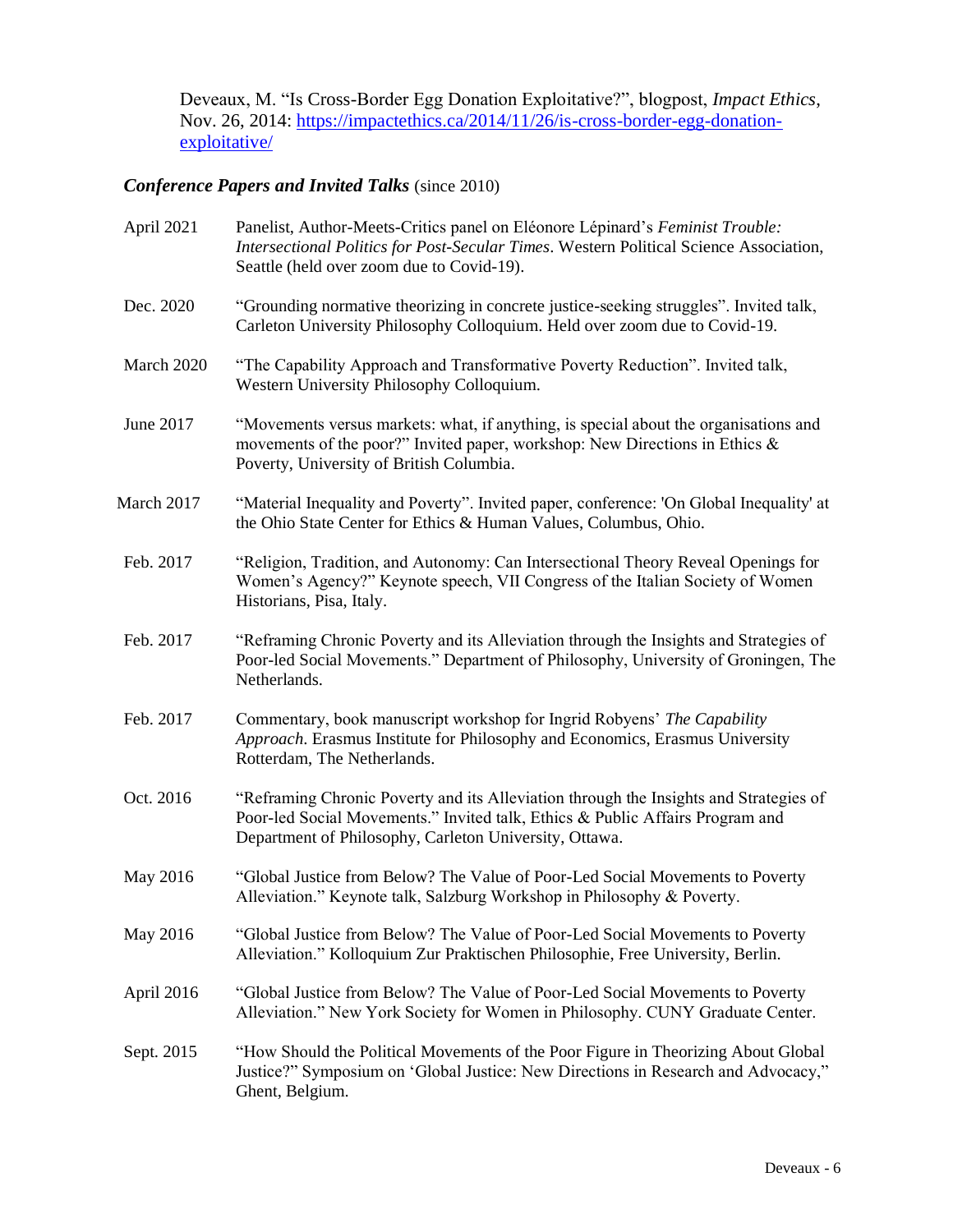| May 2015         | "Is the Cross-Border Trade in Human Eggs Wrongfully Exploitative?" Gender and<br>Global Justice Conference, Centre for Global Ethics, University of Birmingham (UK).                                              |
|------------------|-------------------------------------------------------------------------------------------------------------------------------------------------------------------------------------------------------------------|
| Feb. 2015        | "Sexual Equality and Personal Autonomy." Invited talk, Southwestern Ontario<br>Feminism and Philosophy Workshop, University of Waterloo.                                                                          |
| <b>July 2014</b> | "Egg 'Donation': An Assessment of Key Feminist Ethical Objections." Presented at the<br>British Society for Applied Philosophy, Oxford, UK.                                                                       |
| <b>July 2014</b> | "Global Injustice and the Market in Human Eggs." 15 <sup>th</sup> International Association of<br>Women Philosophers Symposium, Alcala de Henares, Spain.                                                         |
| June 2014        | "Sexual Equality and Personal Autonomy: Possibilities of Pluralistic Interpretations."<br>Conference at the Max Plank Institute, Halle, Germany.                                                                  |
| April 2014       | "The Cross-Border Trade in Human Eggs: An Ethical Conundrum." Talk in series on<br>New Technologies & the Human Body - Initiatives in Global Justice at the University<br>of Guelph.                              |
| Feb. 2014        | "The Cross-Border Trade in Human Eggs: an Ethical Conundrum from the Perspective<br>of Global Justice." Workshop on Global Surrogacy and Reproductive Markets,<br>University of Ottawa.                           |
| Jan. 2014        | "Sufficiency, Priority, and the Harms of Inequality." Invited talk, Philosophy<br>Department colloquium series, McMaster University (colloquium series).                                                          |
| April 2013       | Participant, Roundtable on Ruth Abbey's The Return of Feminist Liberalism (2012),<br>Midwest Political Science Association, Chicago.                                                                              |
| March 2013       | "The Global Poor as Agents of Justice." Invited talk, Laurentian University (Seminar on<br>Thought and Culture).                                                                                                  |
| Nov. 2012        | "Agents or Subjects of Global Justice?". Invited talk, McMaster University (Society for<br>Philosophy and Culture $\&$ the Institute on Globalization and the Human Condition).                                   |
| April 2011       | "When is Sufficiency Not Enough? Revisiting Sufficiency and Priority Views in Light<br>of Inequality's Harms." Invited talk, University of Ottawa (Graduate School of Public<br>and International Affairs).       |
| March 2011       | "When is Sufficiency Not Enough? Revisiting Sufficiency and Priority Views in Light<br>of Inequality's Harms." Invited talk, University of Waterloo (Philosophy Department).                                      |
| March 2011       | "When is Sufficiency Not Enough? Revisiting Sufficiency and Priority Views in Light<br>of Inequality's Harms." Invited talk, Wilfred Laurier (Philosophy Department).                                             |
| Feb. 2011        | "When is Sufficiency Not Enough? Revisiting Sufficiency and Priority Views in Light<br>of Inequality's Harms." Invited talk, University of Toronto (Centre for Ethics).                                           |
| Nov. 2010        | "Regimes of Toleration, Hierarchies of Rights," conference on Revealing Democracy:<br>Bill 94 and the Challenges of Religious Pluralism and Ethnocultural Diversity in<br>Quebec, Concordia University, Montréal. |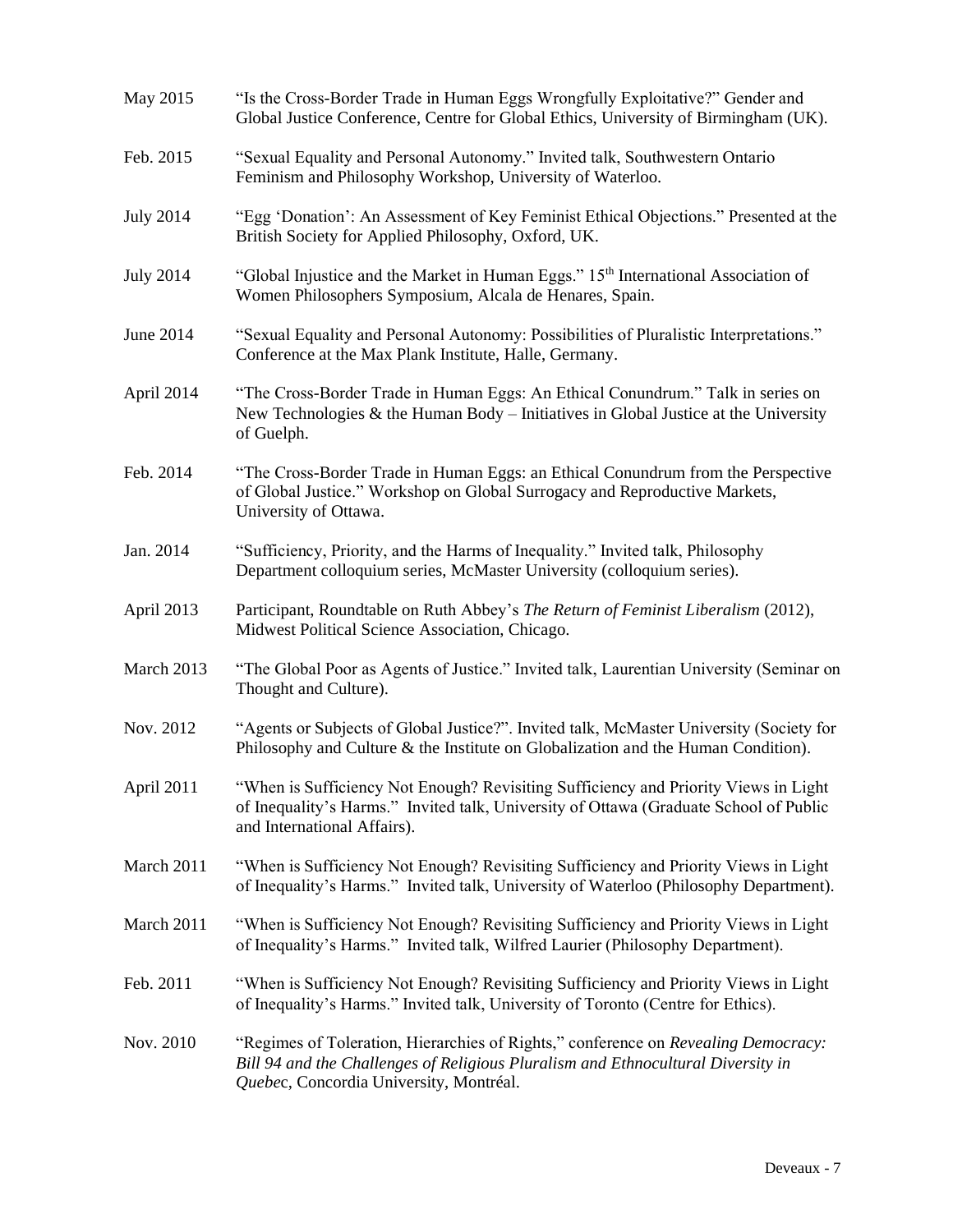| April 2010 | Author meets critics panel on my book, Gender and Justice in Liberal Multicultural<br>States, Western Political Science Association annual meeting, San Francisco.     |
|------------|------------------------------------------------------------------------------------------------------------------------------------------------------------------------|
| April 2010 | "The Subjects of Global Justice," invited talk, University of Toronto, Department of<br>Political Science, colloquium series.                                          |
| April 2010 | "Recipients of Global Justice: Agents, or Subjects?" Invited talk, Dalhousie University,<br>Philosophy Department colloquium.                                          |
| March 2010 | "Reconciling Gender Equality with Cultural Group Rights," invited talk, Philosophy<br>Department, Bryn Mawr College, Pennsylvania.                                     |
| Feb. 2010  | "Recipients of Global Justice: Agents, or Subjects?" Panel on 'Cosmopolitanism: A<br>Theoretical Assessment,' International Studies Association meeting (New Orleans). |

#### **HONORS**

| CB Macpherson Prize for Best Book in Political Theory 2006-2007<br><b>Canadian Political Science Association</b><br>(for Gender and Justice in Multicultural Liberal States) | 2008    |
|------------------------------------------------------------------------------------------------------------------------------------------------------------------------------|---------|
| <b>GRANTS &amp; FELLOWSHIPS</b>                                                                                                                                              |         |
| <b>Canada Research Chair (Tier1)</b><br>Chair in Ethics & Global Social Change, University of Guelph<br>$$1.4$ CAN (\$200 K annually)                                        | 2018-25 |
| <b>Canada Research Chair (Tier1)</b><br>Chair in Ethics & Global Social Change, University of Guelph<br>$$1.4$ CAN (\$200K annually)                                         | 2010-17 |
| <b>SSHRC Grant</b><br>Aid to Research Workshops and Conferences in Canada (\$18,785)                                                                                         | 2011    |
| <b>Canada-US Fulbright Research Chair</b><br>University of Waterloo                                                                                                          | 2010    |
| <b>Rockefeller Foundation Fellowship</b><br>Residency, The Bellagio Center (Bellagio, Italy)                                                                                 | 2007    |
| <b>Williams College Class of 1945 Fellowship</b>                                                                                                                             | 2006    |
| <b>Mellon Foundation 8-College Summer Research Award</b>                                                                                                                     | 2006    |
| <b>National Endowment for the Humanities</b><br><b>Summer Research Award</b>                                                                                                 | 2001    |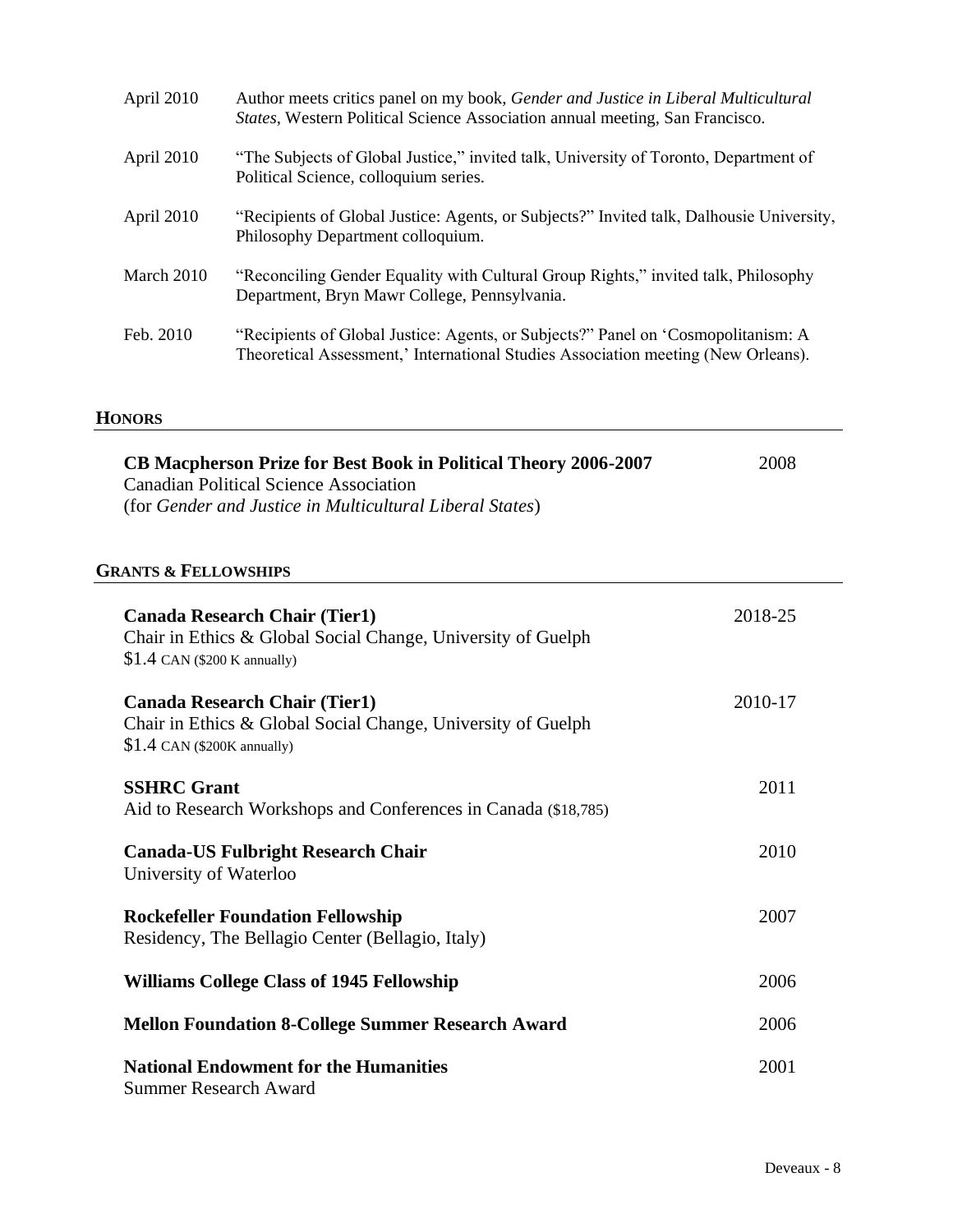| <b>Radcliffe Institute for Advanced Study Residential Fellowship</b><br><b>Harvard University</b>                | $2001 - 2$ |
|------------------------------------------------------------------------------------------------------------------|------------|
| Woodrow Wilson International Center for Scholars<br>Residential Fellowship at Washington, D.C. center (declined) | $2001 - 2$ |
| <b>Williams College Faculty World Fellowship</b><br>Sabbatical research funding, travel to South Africa & UK     | $2001 - 2$ |
| <b>SSHRC</b> Postdoctoral Fellowship<br>Social Sciences & Humanities Research Council of Canada (ended early)    | 1997-9     |
| <b>SSHRC</b> Doctoral Research Scholarship                                                                       | 1992-1996  |
| <b>Commonwealth Doctoral Award</b><br><b>Association of Commonwealth Universities</b>                            | 1992-5     |

## **GRADUATE STUDENT & POSTDOCTORAL SCHOLAR SUPERVISION**

#### **Doctoral Students Advised**

(University of Guelph – Dept. of Philosophy unless otherwise stated)

- o Marie-Mirella Tranquille. Project on Frantz Fanon's reception by Black political movements in the U.S. (PhD Dissertation – Chair. 2020 -)
- o Gennady McCracken. "Can Humans Flourish in the 21st Century?" (PhD Dissertation – Committee. 2019 - )
- o Will Vallière. "Theorizing Privilege: A Philosophical Account" (PhD Dissertation – Committee. 2018 - )
- o Ilknur Ozalli. "A Descriptive Analysis of the Effects of Racial Normativity in Forming (Racial) Subjectivity" (PhD Dissertation – Committee. 2017 -)
- o Shannon Boss. "Making America Healthy Again: Purity, Fear, and the Construction of Healthy Subjectivities in the U.S." (PhD Dissertation – Chair.  $2017 - )$
- o Gordon Trenbeth, "Solidarity with Non-human Others: Theorizing and (Re)representing Interspecies Solidarity." (PhD Dissertation – Chair. 2017 - )
- o Marie-Pier Lemay, "Grounding Feminist Solidarity" (PhD Dissertation Chair. **Defended November 2021**)
- o Christi Storfa, "Global Justice Unbounded: Social Connection Through Mutual Flourishing" (PhD Dissertation – Chair. **Defended September 2021**)
- o Cameron Fioret, "The Ethics of Water: From Commodification to Common Ownership" (PhD Dissertation – Chair. **Defended August 2021**)
- o Joshua Mousie, "Nonhuman Publics and Human Politics: Reimagining the Public Sphere" (PhD Dissertation – Chair. **Defended December 2015**)
- o Aidan Lockhart (Sociology). "Badges and Bars: the Specter of the Prison in the Everyday Lifeworld of the Police" (PhD Dissertation – Committee. 2016 - )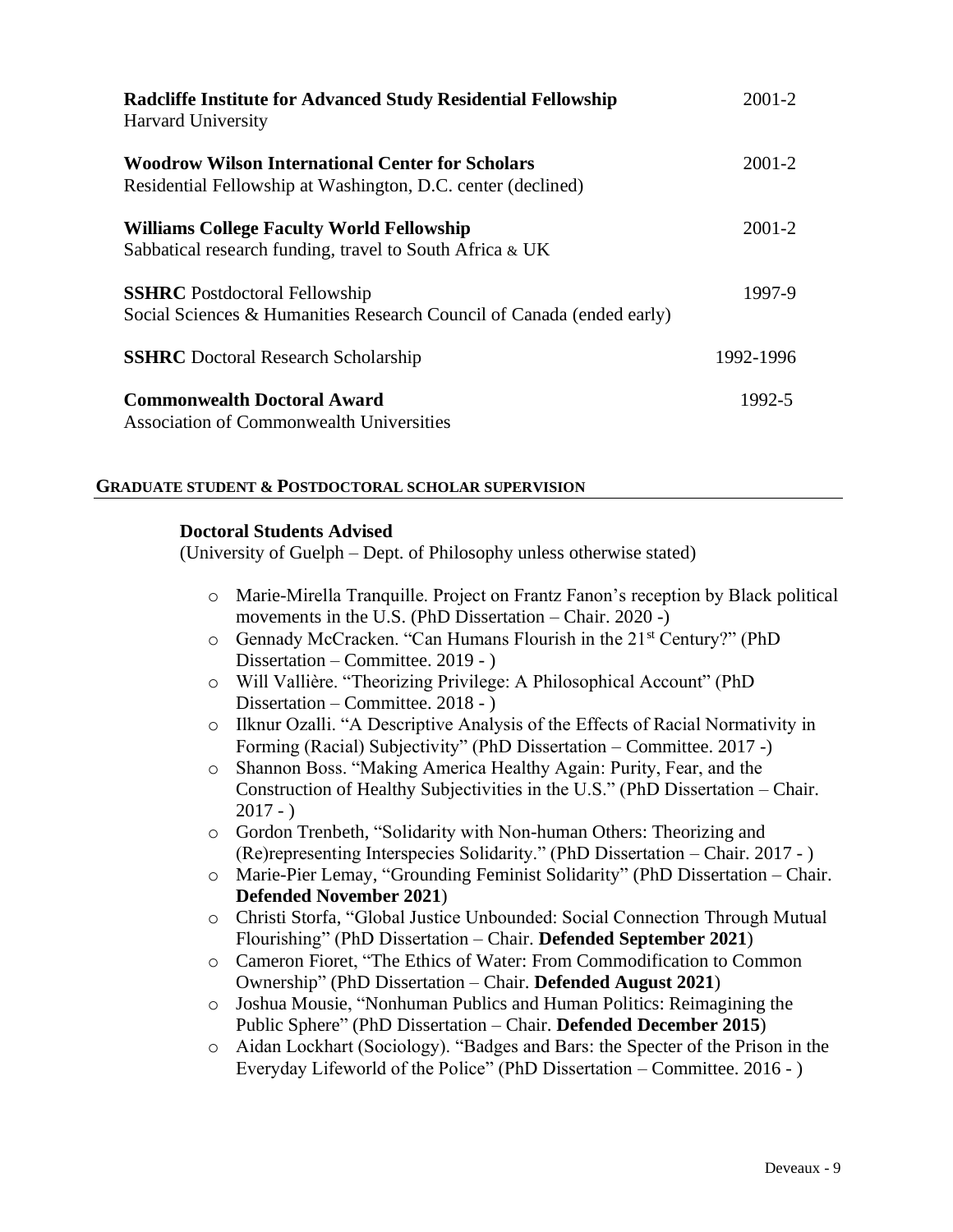o Hannah McGregor (English). "Complicit Witnessing: Distant Suffering in White Women's Writing" (PhD Dissertation – Committee. **Defended September 2013**)

## **Masters Students Advised**

- o Gregory Corey, "Moral Agency and the Normative Contradictions of Capitalism" (Advisor. **Completed Aug. 2021**)
- o Austin Blackwell, "Justifying an Enforceable Right to Migrate" (Committee. **Completed May 2021**)
- o Mahdi Dadgari Alamdari, "Cosmopolitanism as an Answer to Ethnic Issues of Iran" (Advisor. **Completed June 2019**)
- o Peter Copeland, "A Trade-Off Analysis of the Normative Value of Deliberative Democracy" (Committee. Completed **April 2019**)
- o Marian Kelly, "Theorizing the Relationship between Participation and Health Equity in Brazil's Participatory Health Councils" (Advisor. **Completed Aug. 2018**)
- o Sofian Aouamri, "An Alternative Framework for Transnational Solidairty: Edith Stein's Concept of Solidarity" (Advisor. Completed **May 2017**)
- o Keiran Patullo Graff, "Breaking Ground by Breaking Bread: A Conciliatory Philosophical Inquiry into Industrial and Alternative Agricultures" (Committee. Completed **Jan. 2016**)
- o Gerardo Villagran, "What Are Future Humans Really Owed? Climate Change, Democracy, and the Right of Justification" (Committee. Completed **Dec. 2015**)
- o Alex Leferman, "The Path to Legitimacy: the Human Right to Free Movement and International Borders" (Committee. **Completed June 2012**)

## **Post-Doctoral Scholars Hosted**

- o Jennifer Szende, July 2016-Dec. 2016. Scholar in political philosophy, global justice theory, feminist philosophy.
- o Cristian Dimitriu, July 2015-Dec. 2015. Scholar in global justice, political philosophy (global inequality and sovereign debt, taxation)

## **COURSES TAUGHT (UNIVERSITY OF GUELPH)**

## *Graduate level*

PHIL 6600 Topics in Social & Political Philosophy I (versions taught: The Ethics of Migration; Political Solidarity; Philosophy & Poverty; The Ethics of Development; Social Power; Theories of Global Justice)

PHIL 6610 Topics in Social & Political Philosophy II (Black Political Thought in the Era of #BLM)

## *Undergraduate level*

PHIL 1010 Introductory Philosophy: Social & Political